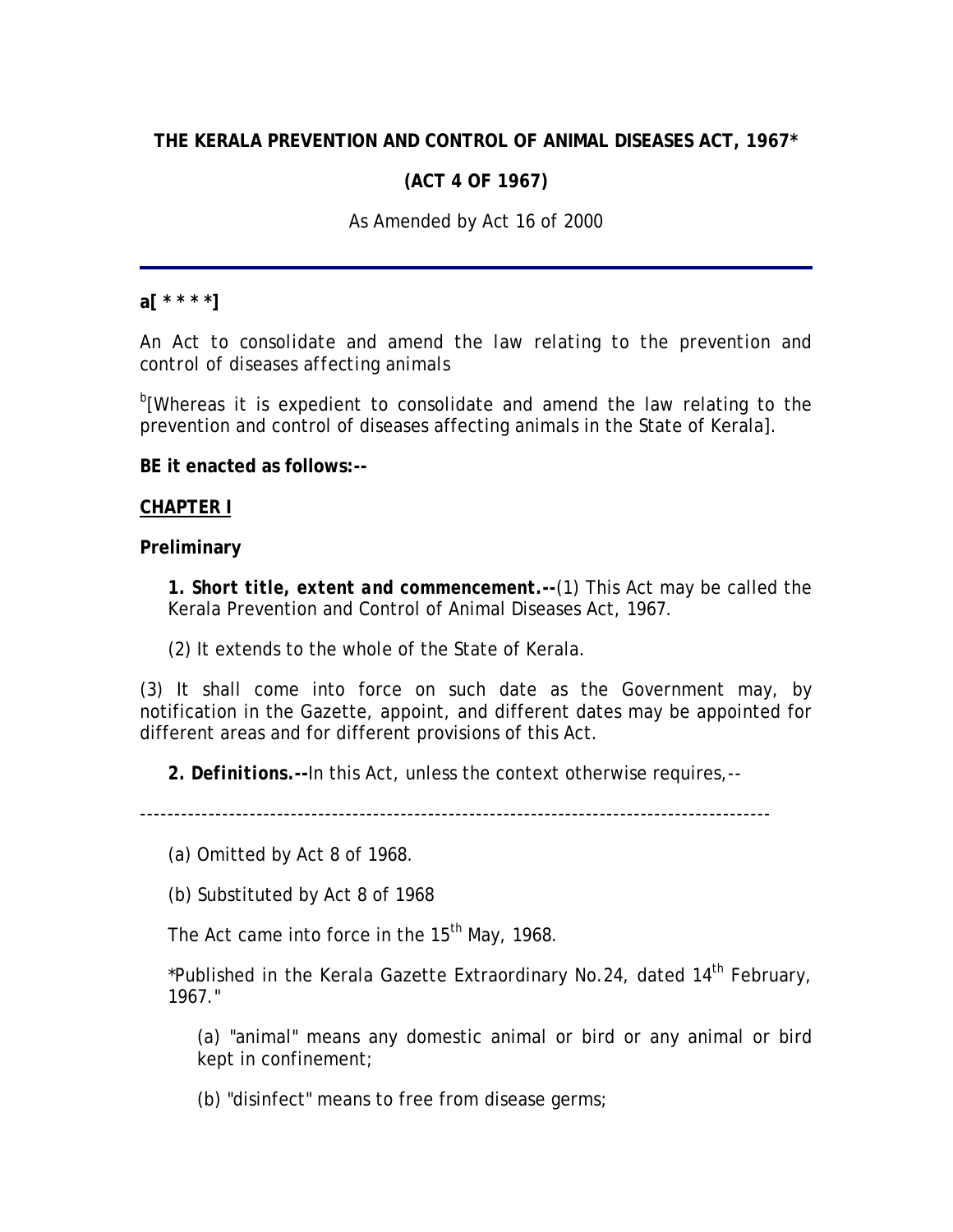(c) "disinfest" means to free from vermins, lice, fleas, flies, mosquitoes, and the like;

(d) "export" means taking out of the State to a place outside the State;

(e) "import" means bringing into the State from a place outside the State:

(f) "infected area" means any area declared as infected area by the Director of Animal Husbandry under section 17;

(g) "infected place" means any place declared as infected place under section 14 or section 15 or section 16;

(h) infective animal" means any animal which is affected with a scheduled disease or has recently been in contact with or in close proximity to an animal so affected;

(i) "inspector" means an Inspector appointed under Section 3;

(j) "prescribed" means prescribed by rules made under this Act;

(k) "scheduled disease" means any disease specified in the Schedule;

(l) "State" means the State of Kerla:

(m) "Vetenary Surgeon" means a Veterniary sugeon apppointed under section 3.

**3.** *Veterinary Surgeons and Inspectors***.-**-(1) The Government may appoint such number of persons as they think fit possessing such qualifications as may be prescribed, to be Veterinary Surgeons for the purposes of this Act and may define the area within which each of them shall exercise the powers and perform the duties of a Veterinary Surgeon under this Act;

(2) The Government may appoint such number of persons as they thik fit possessing such qualifications as may be prescribed, to be Inspectors for the purposes of this Act and may define within which each of them shall exercise the powers and perform the duties of an Inspector under this Act.

(3) A Veterinary Surgeon shall have all the powers of an Inspector under this Act and may exercise such powers within the area of his jurisdiction.

(4) Subject to such rules as may be made in this behalf, an Inspector may, with such assistance as he may call for, enter at all reasonable times and inspect any land, building or other place or any vessel or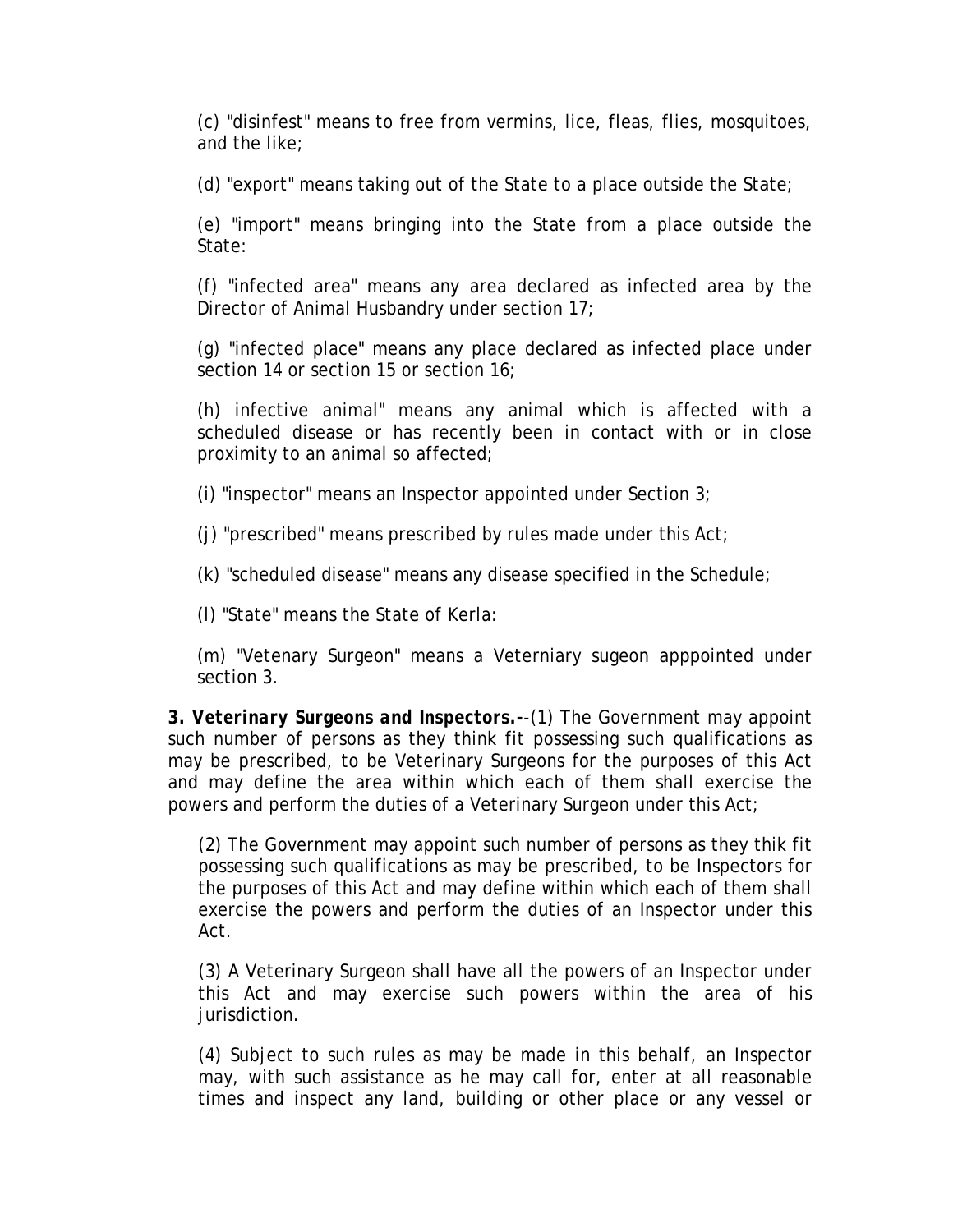vehicle, for the purpose of exercising the powers or performing the duties conferred or imposed on him by or under this Act.

**4.** *Veterinary Surgeons and Inspectors to be Public Servants***.--**Every person appointed under section 3 shall be deemed to be a public servant within the meaning of section 21 of the Indian Penal Code (45 of 1860)

## **CHAPTER II**

**Control of disease**

**5.** *Power to prohibit or regulate import, export or transport of animals and the holding of markets, fairs, etc.*--(1) Notwithstanding anything contained in the Livestock Importation Act, 1898 (9 of 1898), the Government for the purpose of preventing the outbreak or spread of any Scheduled disease, may, by notification in the Gazette,-

(a) Prohibit or regulate in such manner and to such extent as they may think fit-

(i) the import, or transport into, from or across the State or any specified place theriein of any animal, alive or dead or of any part of an animal or of any kind of fodder, bedding or other things, which may, in their opinion, carry infection;

(ii) the holding of animal markets, animal fairs, animal exhibitions or other concentration of animals in any specified area; and

(iii) the sale of, or other traffic in, infective animals, alive or dead or their products or any parts of animals which at the time of their death were infective or any fodder, bedding or other things used inconnection with such animals which may, in their opinion, carry infection;

(b) direct that in any area to be specified in the notification, all animals shall be compulsorily inoculated and marked in accordance with such rules as may be made in this behalf.

(2) The Government may, by notification in the Gazette, specify the season or seasons during which and the route or routes by which animals may be imported into the state; and no person shall import animals into the State except during the season or seasons and by the route or routes so specified.

(3) The Government may establish quarantine stations along the route or routes specified under sub-section (2) for the inspection and detention of the animals imported into the State.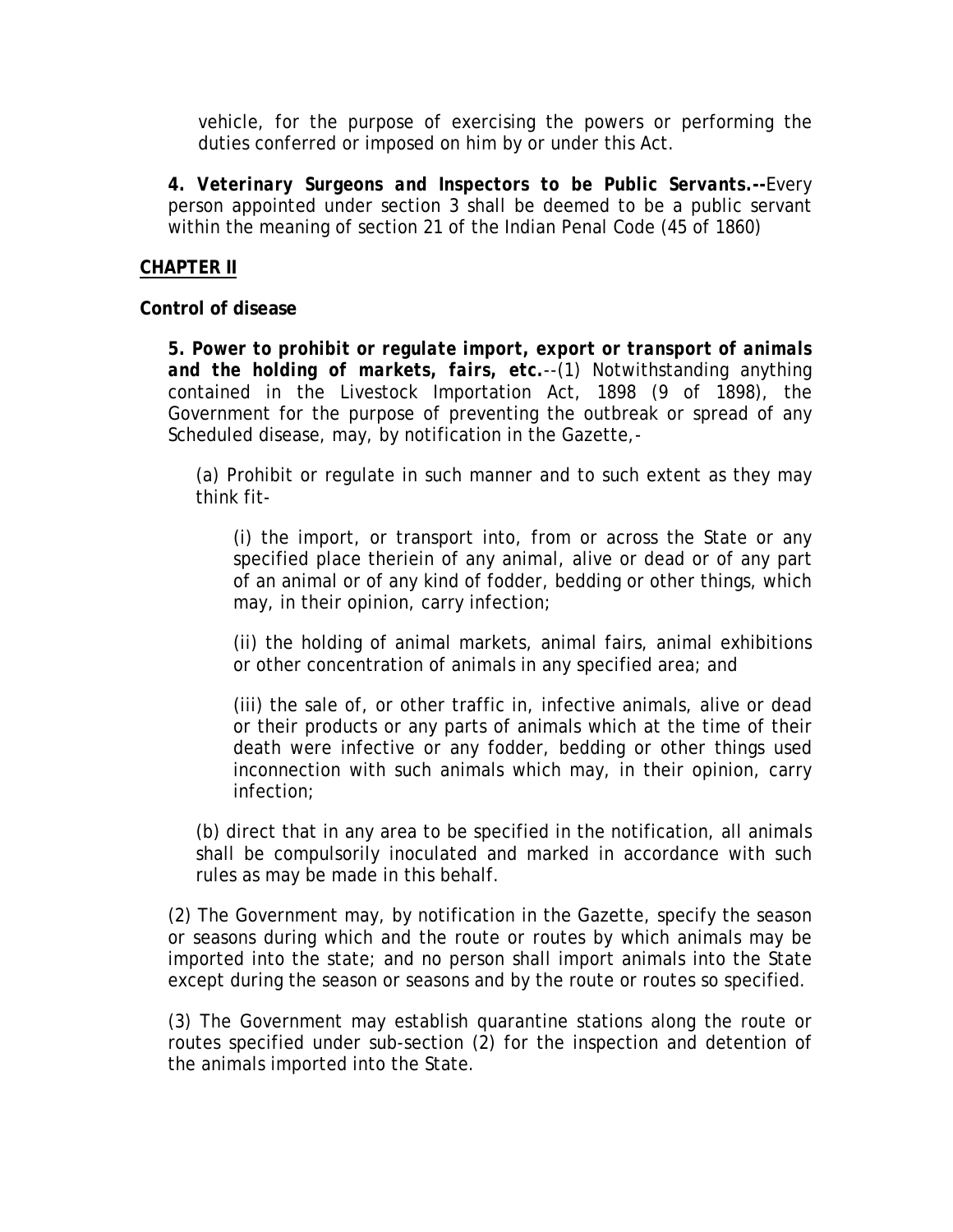(4)The period of detention of animals at a quarantine station for the purpose of inspection, vaccination where the animals are required to be vaccinated marketing and issuing of permits for the release of the animals may be such as may be prescribed.

(5) The animals detained at a quarantine station shall continue to be under the care of the person who was in charge of such animals immediately before the detention; and such person shall be responsible for their feeding and upkeep and for the payment of such fee for their vaccination and marking as may be prescribed.

**6.** *Cleansing disinfesting and disinfection of vessels and vehicles***.--**(1) Every vessel or vehicle used by a common carrier for the transport of animals shall be cleansed, disinfected and disinfected periodically by such common carrier in such manner as may be prescribed.

(2) The Government may appoint places where an Inspector may detain and inspect any such vessel or vehicles and if it is not in a sanitary condition, require it to be cleansed, disinfected and disinfected in such manner as may be prescribed and within such time as the Inspector may appoint.

(3) If such vessel or vehicle is not so cleansed, disinfested and disinfected in the manner prescribed and within the time appointed, the Inspector may cause it to be cleansed, disinfested and disinfected at the expense of its owner.

**7.** *Duty of certain persons to report, Scheduled diseases***.—**Every owner or person in charge of, every person importing, and every veterinary practitioner who has been called to treat, an animal which he has reason to believe to be infected with a Scheduled disease shall forth with report the fact to the Inspector having jurisdiction in the area.

**8***. Powers of veterinary Surgeons to hold post-mortem examination***.-**- Subject to such rules as may be made by the Government in this behalf, the veterinary Surgeon may make, or cause to be made, a post-mortem examination of any animal which at the time of its dealt was infective or is suspected to have been then infective, and for this purpose, he may cause the carcass of any such animal to be exhumed.

**9** *Power to insolate infective animals***.-**-(1) Where an Inspector has reason to believe that any animal is infective, he may, by order in writing, direct the owner or person in charge of such animal to keep it where it is for the time being or to remove it or allow it to be removed to such place of isolation or segrgation and within such period as may be specified in the order;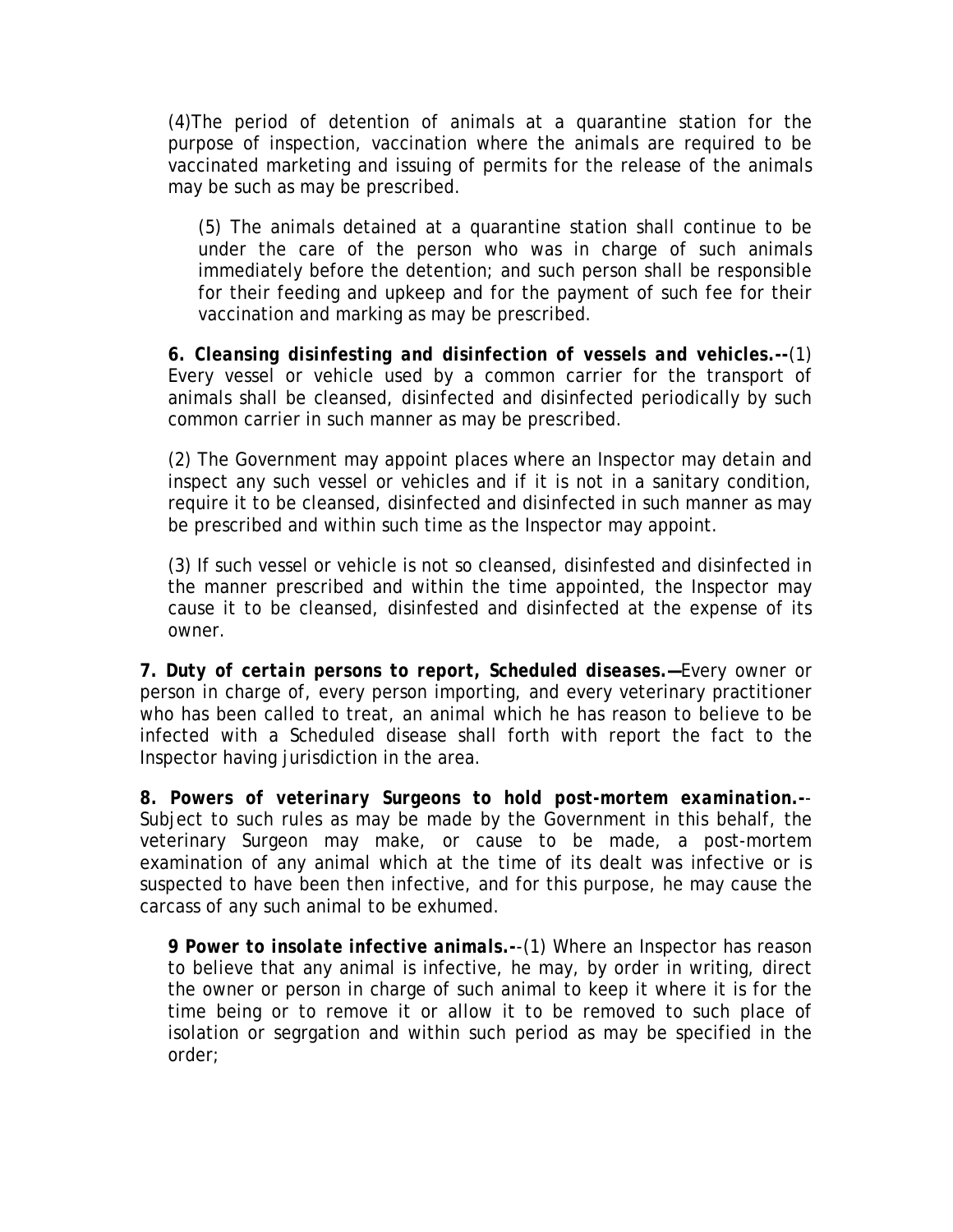Provided that where there is no person in charge of the animal and the owner is unknown or the order cannot be communicated to the owner without undue delay or the person in charge of the animal refuses to carry out the order, the Inspector may seize the animal and remove it to a place of isolation or segrgation.

(2) The Inspector shall forthwith report every order or seizure under this section to the Veterinary Surgeon.

**10.** *Examination by the Veterinary Surgeon.*--On receipt of a report under sub-section (2) of section 9 , the Veterinary Surgeon shall as soon as possible examine the animal and may also examine all animals with which it has been in contract or in close proximity and for this purpose may subject any such animal to any test which the Government may prescribed in this behalf.

**11.** *Action after examination by the Veterinary Surgeon***.**--If , after such examination, the Veterinary Surgeon--

> (a) is of opinion that the animal is not infective the inspector shall forthwith return it to the person who, in his opinion is entitled to its possession;

Provided that where such person cannot without undue inconvenience be found, the Inspector shall send the animal to the nearest cattle-pound or deal with it in such other manner as may be prescribed.

> (b) certifies in writing that the animal is infective through not affected with a Scheduled disease, the animals shall be dealt with in such manner as may be prescribed;

> (c) certifies in writing that the animal is infective having been affected with a Scheduled disease, the animal shall be destroyed or dealt with in such other manner as may be prescribed.

**12.** *Compensation for animals destroyed.*--Compensation shall be paid to the owner of an animal destroyed under section 11, and such compensation shall be determined in accordance with the rules to be made by the Government in this behalf;

Provided that no compensation shall be payable--

(i) to any person convicted of any offence punishable under this Act committed in respect of such animal ; or

(ii) in respect of any animal which, when it was brought into the State, was infected with disease on account of which it was destroyed.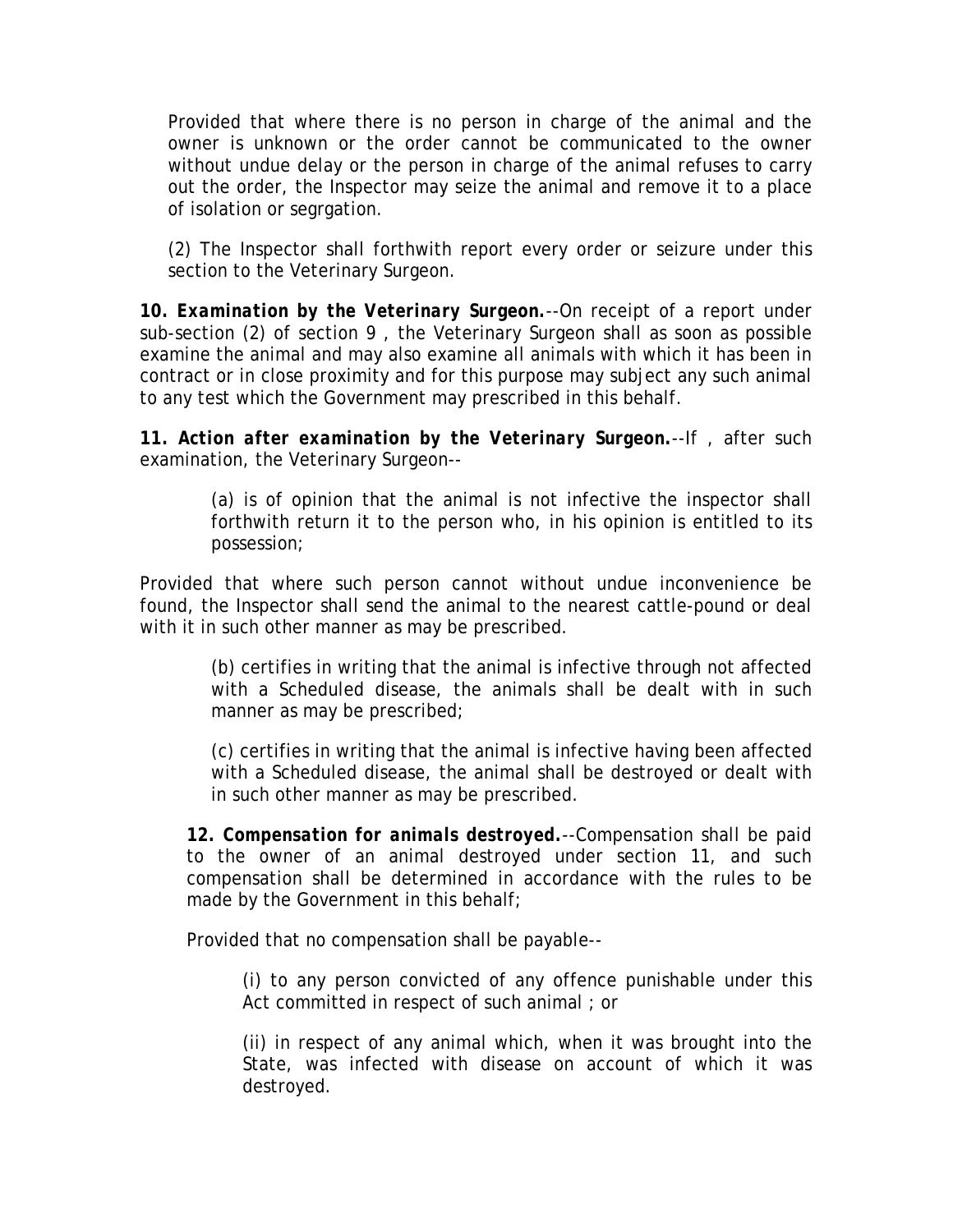**13.** *Power to require disinfection of infected premises, vessels or vehicles.--*(1) Subject to any rules made by the Government in this behalf, the Veterinary Surgeon may, by order in writing, require the owner, occupier or person incharge of any building, yard, vessel or vehicle in which there has been an infective animal of material to have such building, yard, vessel or vehicle disinfected, and the internal fittings thereof and other things found therein or near thereto to be disinfected or destroyed, in such manner and to such extent as may be specified in the order.

(2) Subject as aforesaid, if such owner occupier or person fails to comply with the requirements of such order within a reasonable time, the Inspector may cause such building, yard, vessel or vehicle to be disinfected and such internal fittings and other things to be disinfected or destroyed at the expense of the owner.

**14.** *Declaration of private infected places*.--(1) If the Inspector has reason to believe that there is an infective animal in any field yard or building in which animals are kept, temporarily or otherwise, he shall at once, by order in writing, declare the place to be infected place, and shall deliver a copy of the order , to the owner occupier or person in charge of the place and report his action to the Veterinary Surgeon.

(2) The Provisions of sub-section (1) shall not apply to any place owned by or under the control or management of, any local authority or railway administration, where animals are temporarily kept for sale or exhibition or transit.

**15.** *Examination of infected place by the Veterinary Surgeon.--*(1) On receipt of the report under Section 14, the Veterinary Surgeon shall, as soon as possible, examine the infected place and the animals kept therein and may confirm or cancel the order of the Inspector.

(2) If the Veterinary Surgeon confirms the order, he may cause notice to be served on the owners, occupiers or persons in charge of all places in which animals are kept temporarily or otherwise, within a radius not exceeding one mile from the infected place, declaring such places to be infected places and shall forthwith report his action under this sub-section to the Director of Animal Husbandry.

(3) If the Veterinary Surgeon cancels the order passed by the Inspector, the Place specified in such order shall cease to be an infected place and the Inspector shall give notice accordingly to the owner occupier or person in charge of such place.

*16. Declaration of infected places of a public Character.*--(1) Where the Veterinary Surgeon has reason to believe that infective animals are or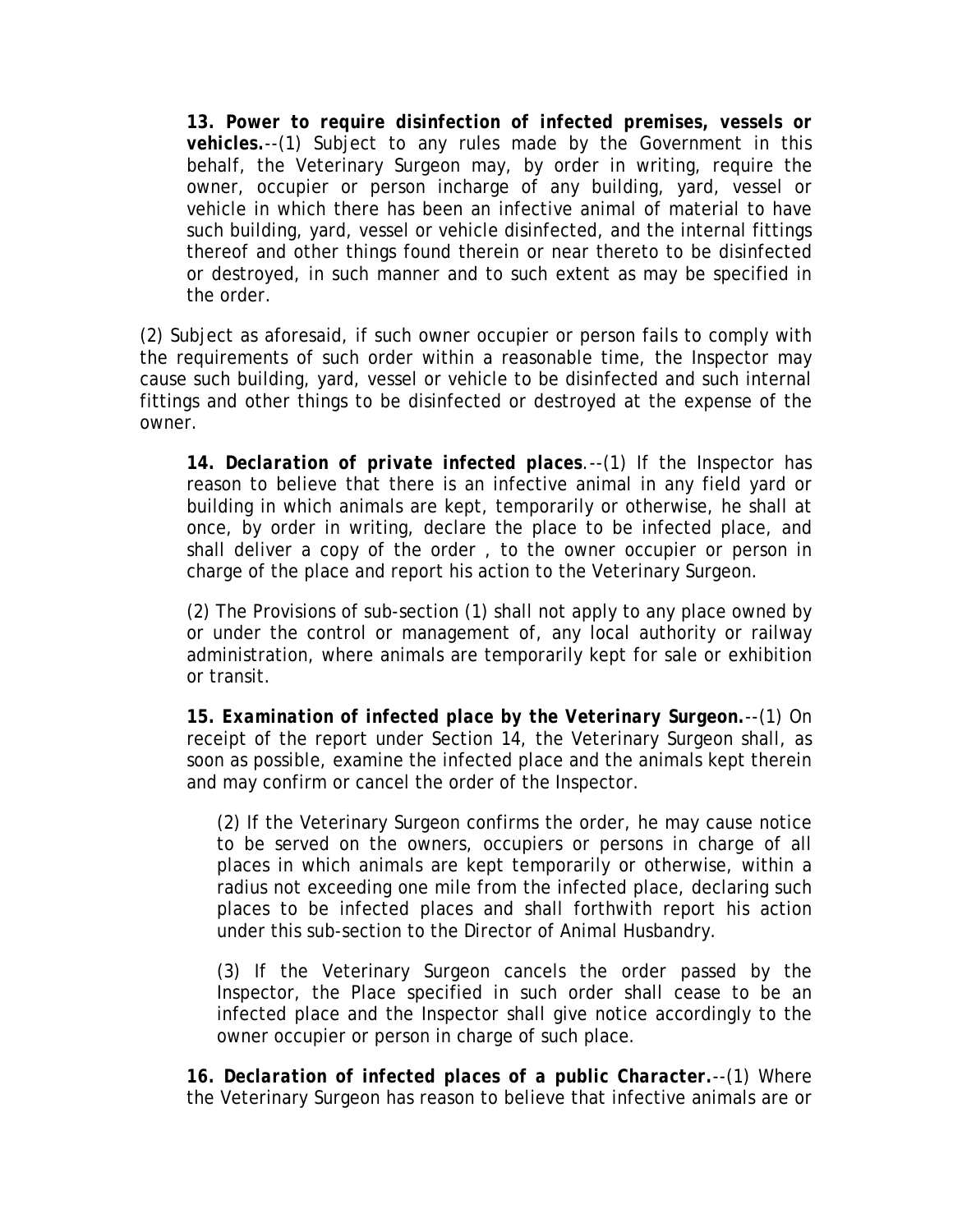have been kept in any place owned, controlled or managed by any local authority or railway administration, and in which animals are temporarily kept for purposes of sale, exhibition or transit, he may by order in writing, declare such place to be an infected place.

(2) The Veterinary Surgeon shall cause a copy of such order prepared in the language of the locality to be exhibited prominently in the infected place, and he shall deliver copies at the office of such local authority or to the nearest station master of such railway administration, as the case may be, and shall also send a copy to the nearest police station and shall report his action forthwith to the Director of Animal Husbandry.

**17.** *Declaration of infected areas by the Director of Animal Husbandry.-*-(1) On receipt of the report of the Vetenary Surgeon under sub-section (2) of section 15 or under sub-section (2) of section 16 and after such further enquiry if any as he may think fit, the Director of Animal Husbandry may--

(a) confirm any declaration [made under section 15 or section 16); or with or without modification.

(b) cancel any such declaration.

(2) Where the Director of Animal Husbandry confirms such declaration, either with or without modification, he shall by notification in the Gazette defining the limits of the area to which the notification shall apply, declare such area to be an infected area.

(3) Where the Director of Animal Husbandry cancels such declaration, the Inspector shall give notice of the cancellation to all persons to whom copies of such declaration were delivered or on whom notices of such declaration were served.

(4) On the issue of a notification under sub-section (2), any place declared by the Inspector or the Veterinary Surgreon to be an infected place and not included in the infected area so defined shall cease to be an infected place and the Inspector shall give notice accordingly to the owner, occupier or person in charge of such place.

(5) (a) The Inspector shall cause to be exhibited in the language of the locality, a copy of the notification under sub-section (2)--

(i)  $^{16a}$ [in the office of the Village panchayat or the municipality, as the case may be, within the jurisdiction of which the infected area is situated and in the local veterinary institution and in the Krishi Bhavan.]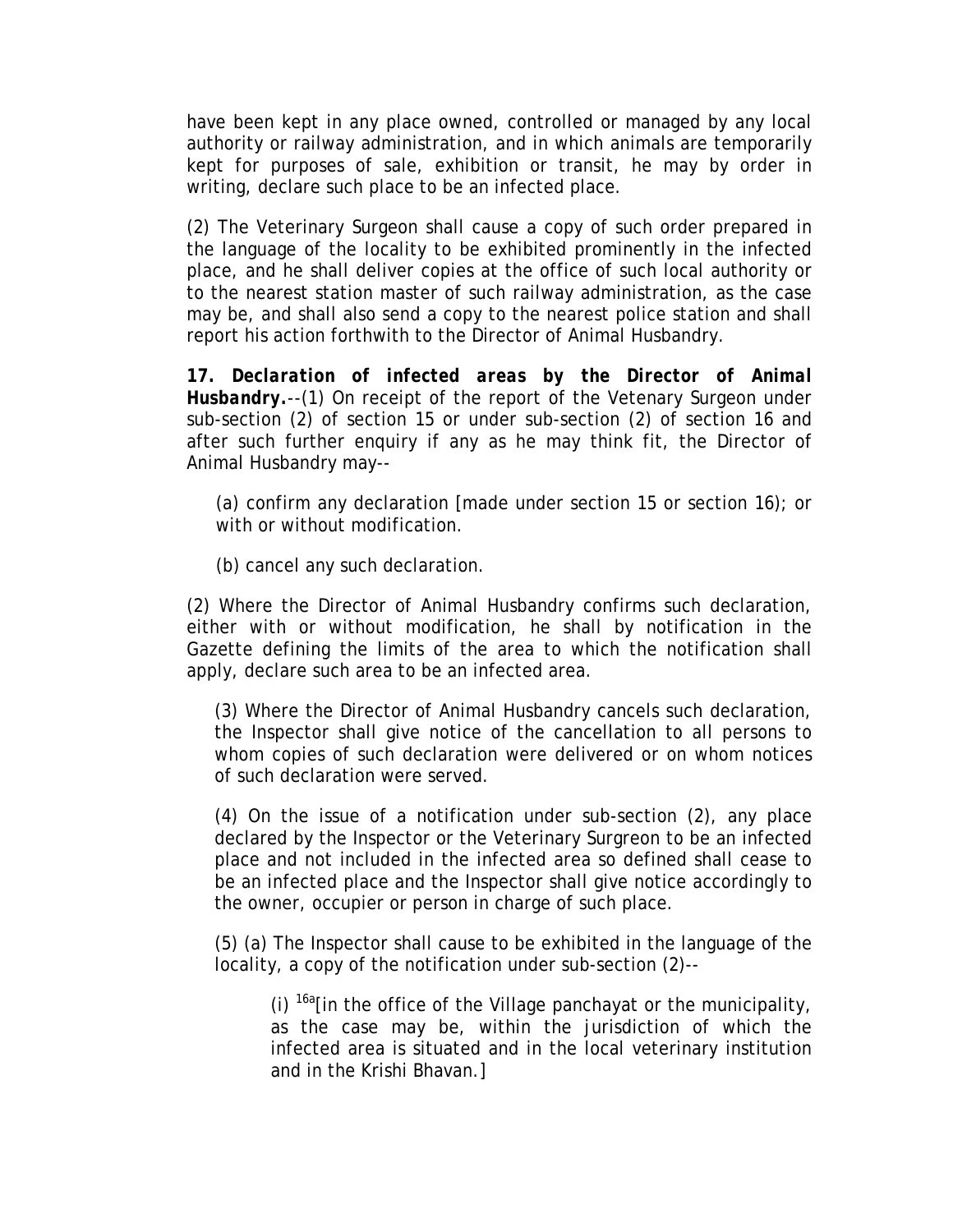(ii)  $16b$  [in the office of the Block Panchayat], if any, within the jurisdiction of which the infected area is situate; and

(iii) in such other prominent places in the infected area as the Inspector may think fit.

(b) The inspector shall also cause to be so exhibited a copy of any subsequent notification adding to, amending, varying or rescinding such notification.

**18.** *Removal of animals and things from infected areas or places***.--(**1) No person shall remove from any infected area or place, any animal, dead or alive, or any part of an animal, or any fodder, bedding or other thing used in connection with animals, save in accordance with the conditions of a license granted by the Inspector.

(2) Nothing in this section shall prevent the transit by railway, through an infected area or place of any animal or thing:

Provided that where any animal or thing mentioned in sub-section (1) while in transit through an infected area or place is unloaded therein, it shall not be removed therefrom save in accordance with the provisions of sub-section (1).

**19.** *Power to require return of animals or things to infected area or place.-*-Where any animal or thing is removed from an infected area or place otherwise than in accordance with a license granted under section 18, any Inspector may require the owner or person in charge of such animal or thing to return it to such area or place and, if such owner or person fails to do so within a reasonable time, may cause it to be so returned at the expense of the owner without further delay:

Provided that nothing in this section shall affect the powers of an Inspector under section 9 to deal with infective animals.

16a) Substituted Vide Act 16 of 2000.

16b) Substituted Vide Act 16 of 2000.

**20.** *Time for complying with notice, requisition or order***.--**Where by any notice, requisition or order under this Act or under any notification or rule issued or made thereunder, any person is required to take any measures or to do anything in respect of any property owned or occupied by him or in his charge a reasonable time shall be specified in such notice, requisition or order within which such measures shall be taken or such thing shall be done as the case may be.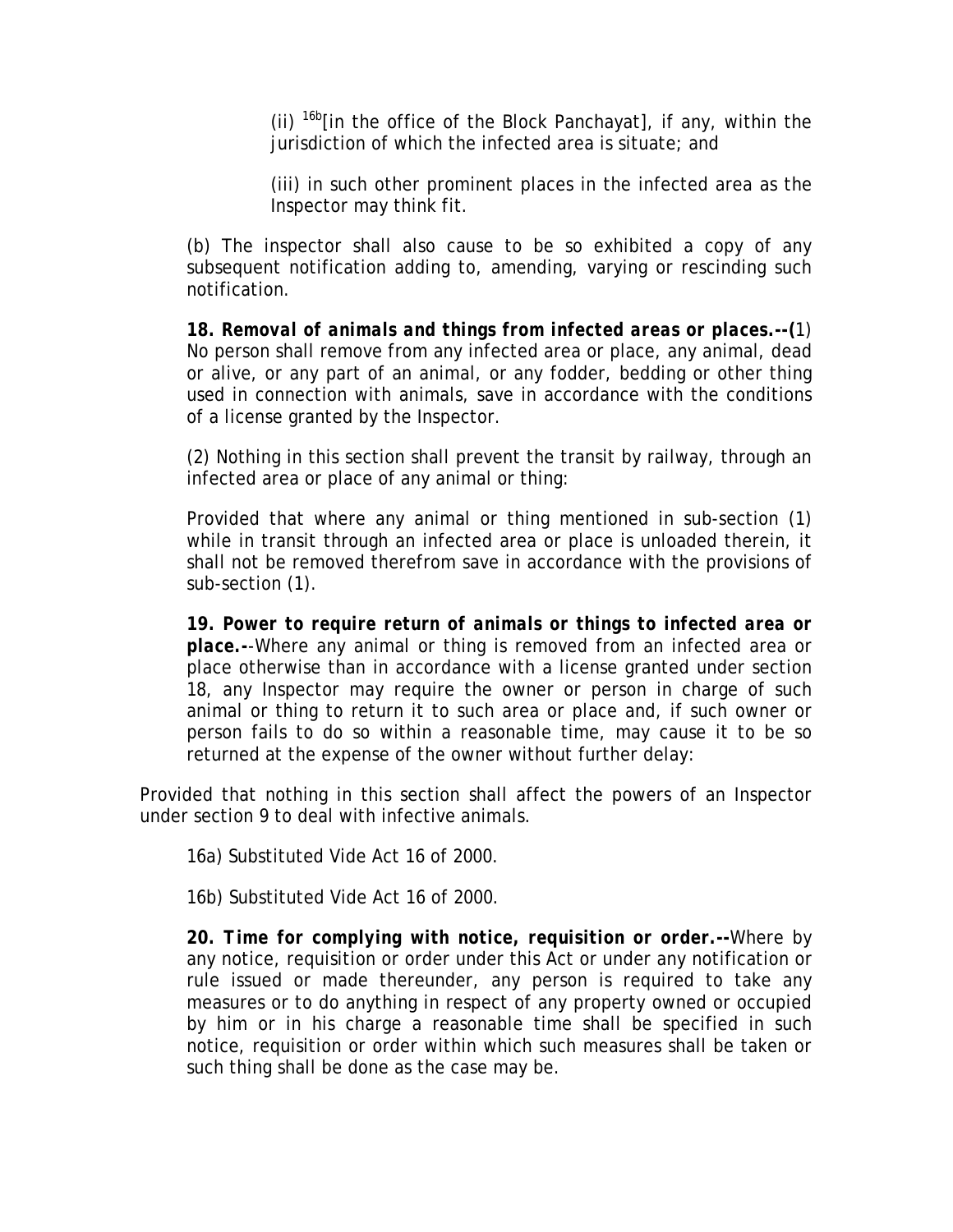**21.** *Recovery of expenses incurred under this Chapter.***--**Where any action is required to be taken under this Chapter in respect of any property, place animal or thing at the expense of the owner or person in charge thereof, the officer taking such action may be frame a certificate stating the amount of the expenses incurred and the person from whom such amount is recoverable, and any Magistrate to whom such certificate is presented may, after such inquiry as he may think fit and after giving an opportunity to the person concerned to be heard, recover such amount as if it were a fine imposed by the Magistrate on such person.

#### CHAPTER III

#### **Penalties and Procedure**

**22.** *Penalties for contravention of provisions of the Act and rules***.-**- Whoever--

(a) imports, exports or transports into or from any part of the State any animal, alive or dead, or any part of an animal or any fodder, bedding or other thing in contravention of a notification issued under sub-clause (I) of clause(a) of sub-section (1) of section 5 ; or

(b) holds any market, fair, exhibition or other concentration of animals in contravention of a notification issued under sub-clause (ii) of clause (a) of sub-section (1) of section 5; or

(c) sells, or otherwise traffics in, an infective animal or its products or any part of such animal or the carcass of an animal which at the of its death was infective, or any fodder, bedding or other thing used in connection with such animals, in contravention of sub-clause (iii) of clause (a) of sub-section (1) of section 5; or

(d) fails to comply with a direction issued under clause (b) of subsection (1) of section 5; or

(e) imports animals in contravention of sub-section (2) of section 5; or

(f) being a common carrier, fails to cleanse, disinfect or disinfect any vessel or vehicle used for the transport of animals as required under sub-section (1) or sub-section (2) of section 6; or

(g) fails, in contravention of section 7, to report to the Inspector; or

(h) fails to comply with an order made by an Inspector under subsection (1) of section 9; or

(i) fails to comply with an order made by the Veterinary Surgeon under sub-section (1) of section 13; or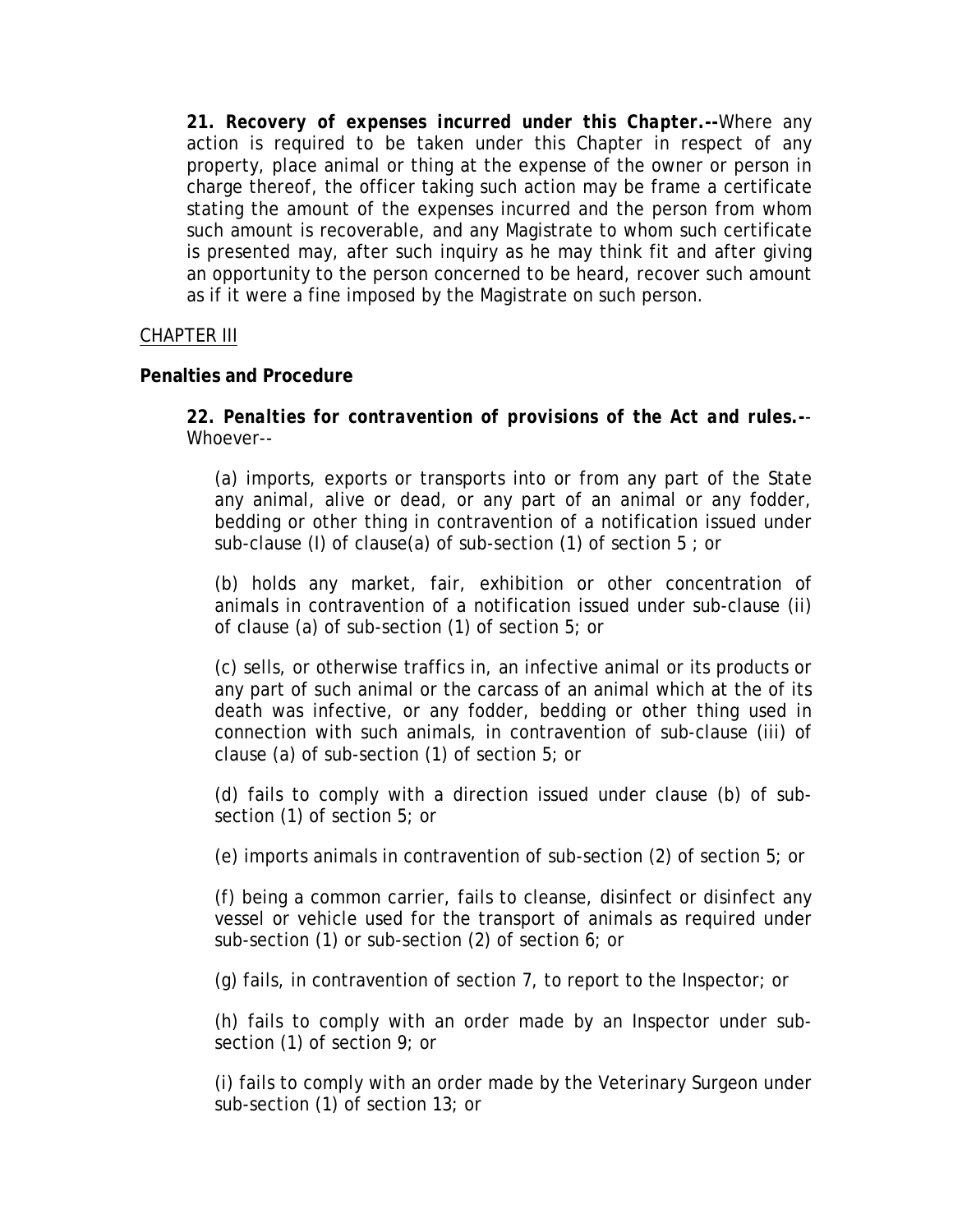(j) removes any animal or thing from any infected area or place in contravention of section 18,

shall be punishable with fine which may extend, in the case of a first conviction to one hundred rupees, and, in the case of a second or subsequent conviction to two hundred rupees.

**23.** *Penalty for keeping or gracing infecting animal in unenclosed land.*--Whoever keeps or grazes in or on any forest, open field, roadside or other unenclosed land to which other persons have a right of access for the purpose of keeping or granting their animals, any animal , which he knows to be infective shall be punishable with fine which may extend, in the case of a first conviction to one hundred rupees, and, the case of a second or subsequent convictions to two hundred rupees.

**24.** *Penalty for bringing infection animals to the market***.-**-Whoever brings or attempts to bring, into any market, fair, exhibition or other concentration of animals, any animal which he knows to be affected with a scheduled disease, shall be punishable in the case of a first conviction, with imprisonment for a term which may extend to six months or with fine which may extend to two hundred rupees, or with both, and in the case of a second or subsequent conviction, with imprisonment for a terms which may extend to six moths, or with fine which may extend to five hundred rupees, or with both.

**25.** *Penalty for placing carcass of infective animal in river, canal, etc.*--Whoever places, or causes or permits to be placed , in any river, canal or other water, or in the sea within ten miles of the shore, the carcass or part of the carcass of any animal which at the time of its death was infective or which has been destroyed as being infective or suspected of being infective, shall be punishable, in the case of a first conviction, with imprisonment for a term which may extend to six months, or with fine which may extend to two hundred rupees, or with both, and, in the case of a second or subsequent conviction, with imprisonment for a term which may extend to six months, or with fine which may extend to five hundred rupees, or with both.

**26.** *Penalty for disinterring carcass of diseased animal.***-**-Whoever, without lawful authority, disinters or causes to be disinterred the carcass or part of the carcass of any animal which at the time of its death was infective or which has been destroyed as being infective or suspected of being infective, shall be punishable, in the case of a first conviction, with imprisonment for a term which may extend to six months or with fine which may extend to two hundred rupees, or with both, and, in the case of a second or subsequent conviction, with imprisonment for a term which may extend to six months, or with fine which may extend to five hundred rupees, or with both.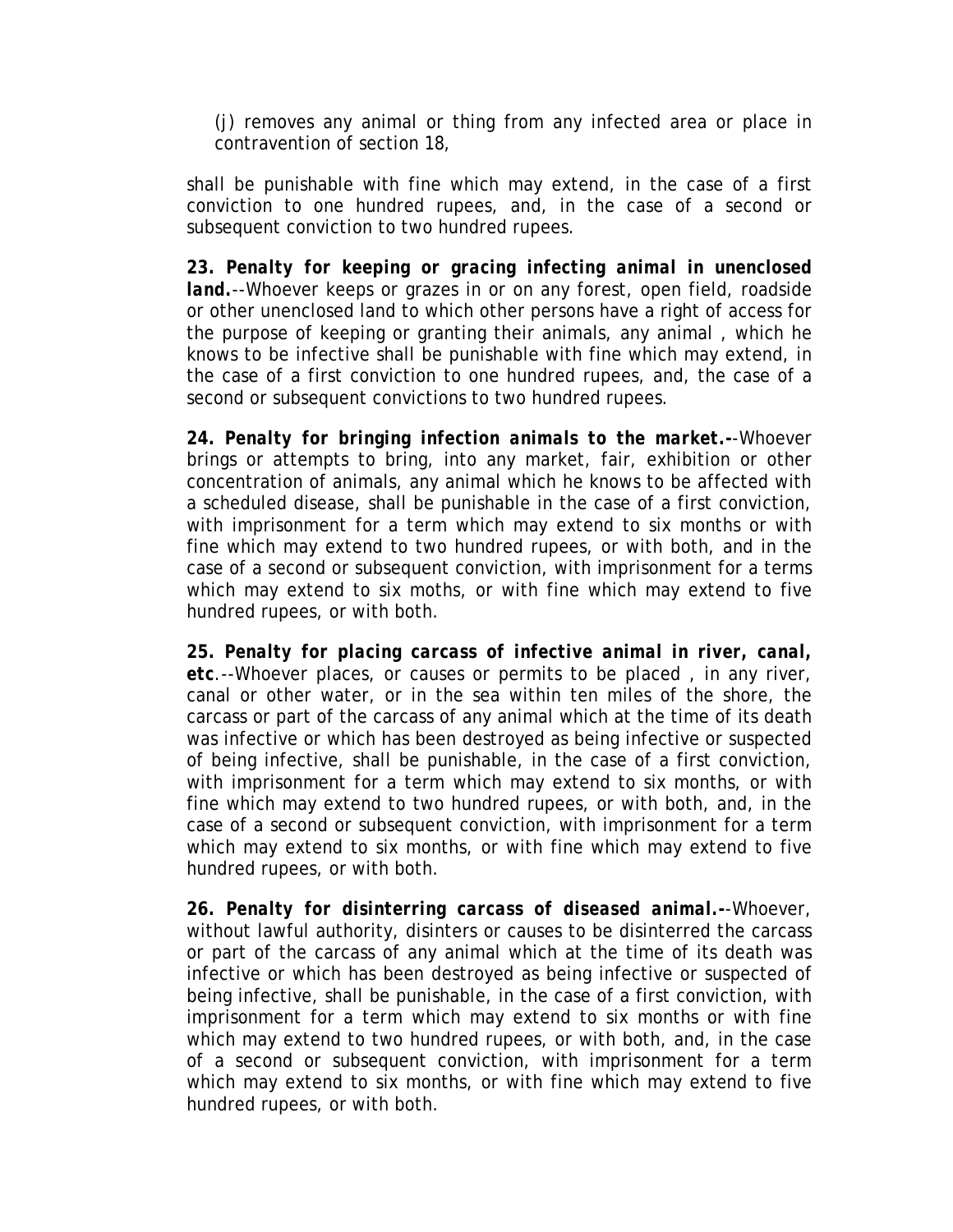## **27.** *Penalty for malicious and vexatious entry or seizure by Veterinary Surgeon or Inspector.*--

(1) Whoever, being a Veterinary Surgeon or an Inspector, maliciously and vexatiously enters or inspects any land, building, vessel, vehicle or other place or seizes or detains any animal, shall be punishable with imprisonment for a term which may extend to six months, or with fine which may extend to five hundred rupees or with both.

(2) No prosecution under this section shall be instituted after the expiry of three months from the date on which the alleaged offence was committed.

**28.** *Arrest without order or warrant***.-**-Notwithstanding anything contained in the Code of Criminal Procedure, 1898 (5 of 1898), any Police Officer not below the rank of Sub-Inspector, if requested in writing by the Veterinary Surgeon, may, without an order from a Magistrate and without a warrant, arrest any person, who has been concerned in an offence against any of the provisions of this Act relating to infected areas or places or infected animals.

**29.** *Institution of Proceedings***.-**-No Prosecution under this Act shall be instituted except by or under the authority of the Veterinary Surgeon.

**30.** *Jurisdiction of Magistrates***.**--No Magistrate inferior to a Magistrate of the second class shall try any offence under this Act.

**31.** *Bar of claims to compensation***.**--No person shall be entitled to any compensation in respect of the destruction of any animal or thing or any other loss, injury, detriment or inconvenience caused to him by reason of anything done under this Act in good faith, except as provided for under section 12.

**32.** *Power of Government to make rules*.--(1) The Government may make rules to carry out the purposes of this Act.

(2) In particular, and without prejudice to the generality of the foregoing power, such rules may be made for all or any of the following matters, namely:--

(a) the manner of examination of animals under section 10 ;

(b) the determination of the compensation payable under section 12 ;

(c) the exercise of powers of the Veterinary Surgeon and Inspector under section 13 ;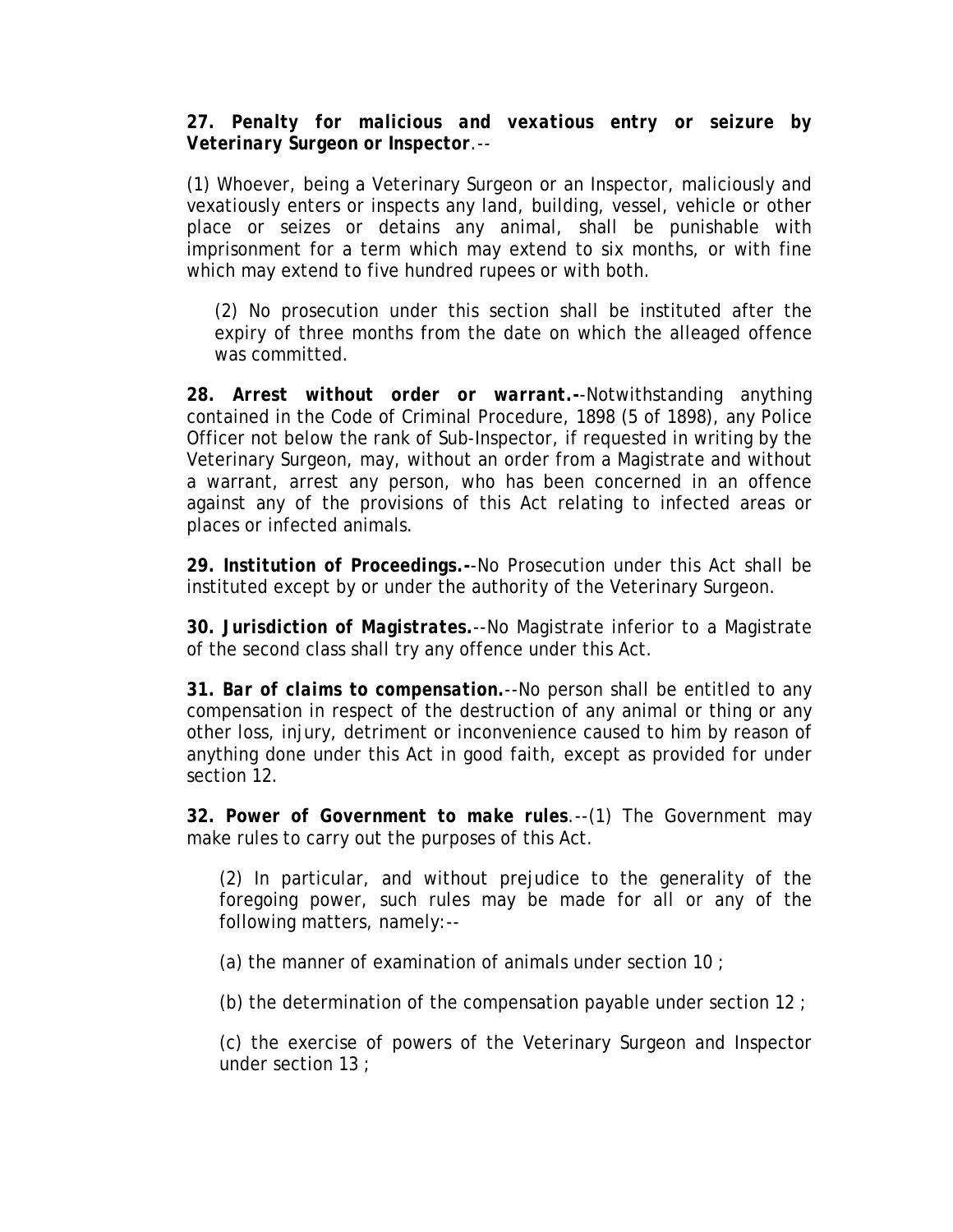(d) the form of the licenses to be granted by an Inspector under section 18 and the circumstances under which they may be granted;

(e) the cleansing, disinfesting and disinfection of vessels or vehicles used by common carriers, the cleansing and disinfection of buildings yards and other places used for animals and the destruction of infected matter or things found therein or near thereto;

(f) the manner in which animals shall be destroyed, and the manner in which any carcass or parts of carcass, fodder, bedding or other things seized shall be disposed of;

(g) the test to be applied with respect to animals suspected of being infective;

(h) the duties to be discharged and the functions to be performed by an Inspector;

(i) any other matter which has to be, or may be, prescribed.

(3) In making a rule under this section, the Government may provided that a breach of it shall be punishable with fine which may extend, in the case of a first conviction, to one hundred rupees, and, in the case of a second subsequent conviction, to two hundred rupees.

**33.** *Amendment of the Schedule***.-**-(1) The Government may, by notification in the Gazette, include in the Schedule any disease affecting animals which, in their opinion, it is necessary or expedient so to include, and there upon all the provisions of this Act shall apply to that disease also.

(2) The Government may, by like notification, omit any disease from the Schedule and on the publication of such notification, such disease shall cease to be Scheduled disease.

**34.** *Rules and notification issued under section 33 to be laid before the Legislative Assembly***.**--Every rule made under this Act and every notification issued under section 33 shall be laid as soon as possible after it is made or issued, before the Legislative Assembly while it is in session for a total period of fourteen days which may be comprised in one session or in two successive session, and is before the expiry of the session in which it is so laid or the session immediately following, the Legislative Assembly agrees that the rule or notification shall thereafter have effect only in such modified form or be of no effect, as the case may be; so however that any such modification or annulment shall be without prejudice to the validity of anything previously done under that rule or notification.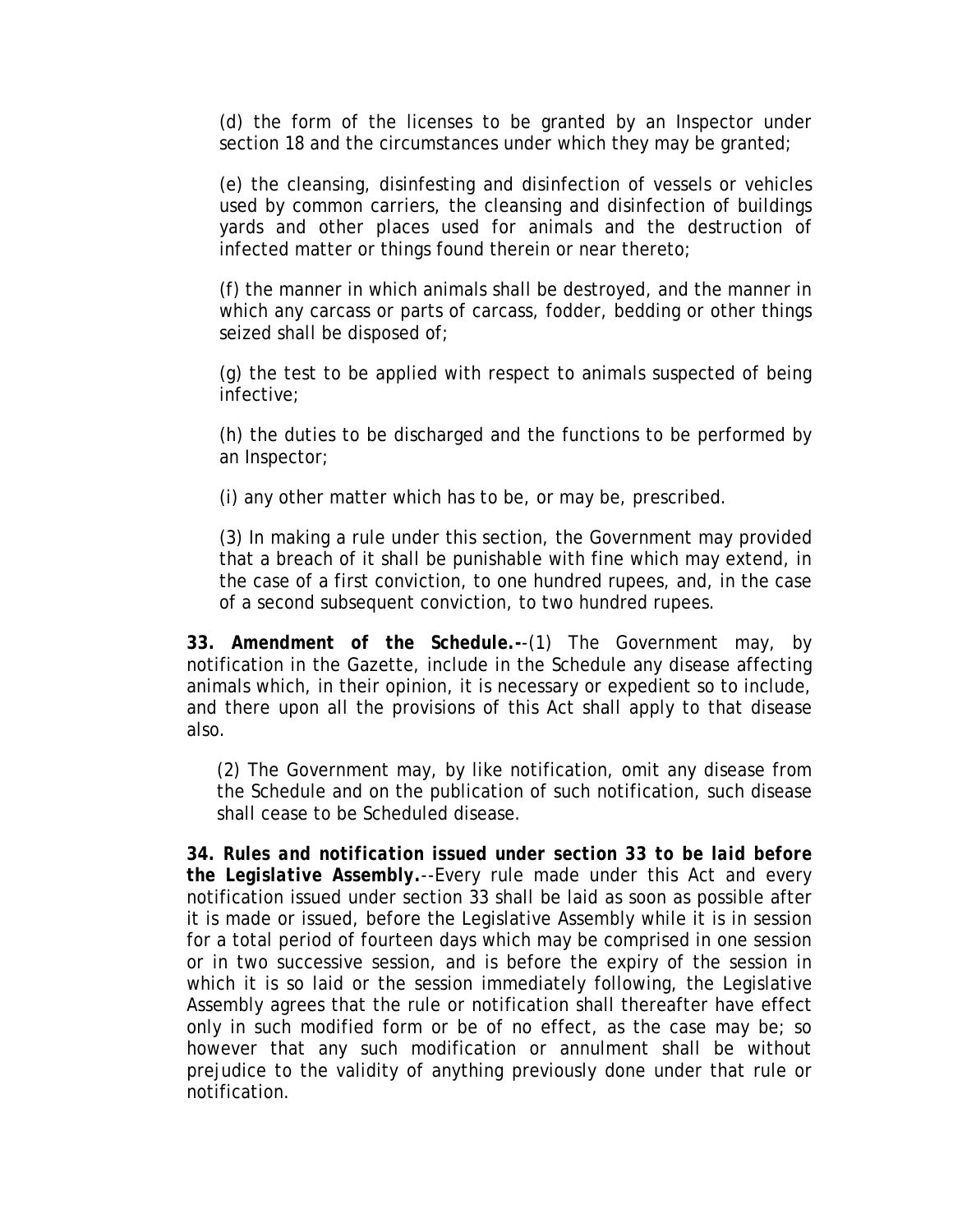**35.** *Protection of action taken in good faith***.-**-No suit, prosecution or other legal proceedings shall lie against the Government or any person for anything which is in good faith done or intended to be done in pursuance of this Act or any rule or order made thereunder.

**36.** *Repeal***.--**The Madras Cattle-disease Act, 1866 (Madras Act II of 1866) and the Madras Rinderpest Act, 1940 (Madras Act XIX of 1940) as in force in the Malabar district referred to in sub-section (2) of section 5 of the States Reorganisation Act, 1956 (37 of 1956) and the Travancore Animals Diseases Act of 1094 , the Glanders and Farcy Act of 1091), (Travancore Act V of 1091), the Cochin Cattle Disease Prevention Act 1093 (Cochin Act III of 1093) AND THE Glanders And Farcy Act, 1093 (Cochin Act VI of 1093 ), are hereby repealed.

# THE SCHEDULE

[See section 2 (k)]

- 1. Rinderpest of Cattle Plague.
- 2. Foot and Mouth Disease.
- 3. Haemorrhagic Septicaemia.
- 4. Black quarter.
- 5. Anthrax
- 6. Tuberculosis.
- 7. Johne's Disease.
- 8. Glanders and Farcy.
- 9. Epizootic Lymphangitis.
- 10. Dourine.
- 11. Rabies
- 12. Surra.
- 13. Strangles.
- 14. Contagious Caprine Pleuro-Pneumonia.
- 15. Brucellossis.
- 16. Contagious Bovine Pleuro-Pneumonia.